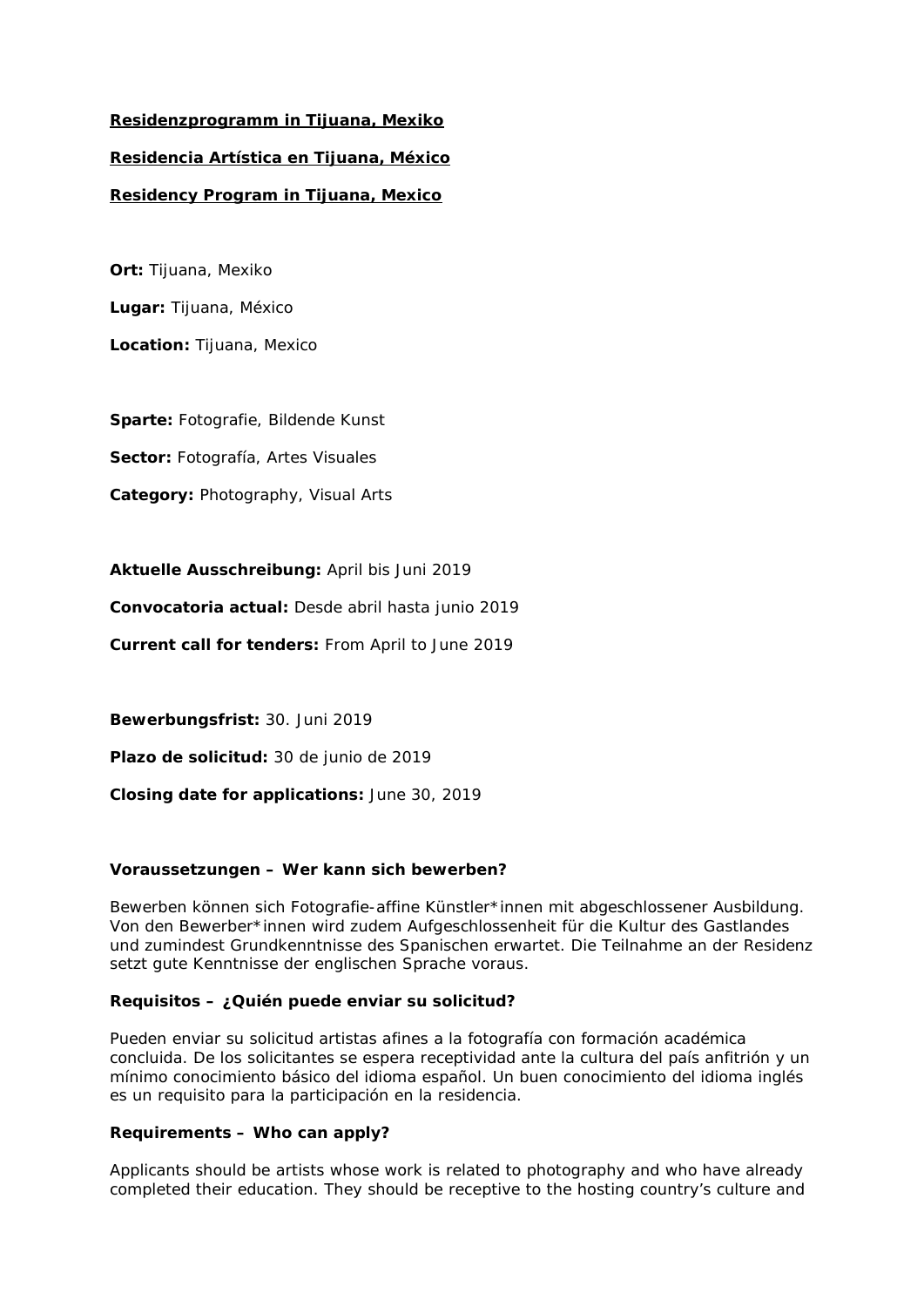should at least have basic conversation skills in the Spanish language. Good knowledge of the English language is a general participation requirement.

## **Dauer – Welche Dauer hat die Residenz?**

Der Zeitraum der Residenz in Tijuana richtet sich nach dem Kalender unseres lokalen Partners: 6-12 Wochen zwischen Anfang September und Mitte Dezember 2019.

#### **Lapsos temporales – ¿Qué lapso temporal tiene la residencia?**

El período temporal de la residencia artística en Tijuana se determinará de acuerdo al calendario de nuestro colaborador local: 6-12 semanas entre principios de septiembre y mediados de diciembre 2019.

## **Timeframes – Which duration does the residency have?**

The timeframe of the residency is determined according to our local partner: 6-12 weeks between the beginnings of September and the middle of December 2019.

## **Profiltext:**

Das Goethe-Institut Mexiko führt jedes Jahr im Herbst in Zusammenarbeit mit der Künstlerorganisation *Relaciones Inesperadas* in der Grenzstadt Tijuana, Mexiko, ein Residenzprogramm durch, das sich an Künstler\*innen richtet, die mit Fotografie arbeiten und ihren Lebens- und Arbeitsmittelpunkt in Deutschland haben. Im Rahmen des Residenzaufenthaltes sollte ein eigenes Projekt entwickelt und Workshops mit Student\*innen vor Ort durchgeführt werden. Am Anfang der Residenz sollte die eigene Arbeitsweise vorgestellt und als Abschluss das Ergebnis der Residenz präsentiert werden. Das Format der Abschlusspräsentation ist flexibel, kann aber im Anschluss zu einer Ausstellung ausgebaut und u.a. in Mexiko-Stadt gezeigt werden.

En colaboración con la organización de arte contemporánea *Relaciones Inesperadas*, el Goethe-Institut Mexiko realiza un programa de residencia artística en la ciudad de frontera Tijuana cada año durante otoño. Esta residencia está dirigida a artistas que trabajen principalmente con la fotografía como medio y que vivan y laboren en Alemania. En el marco de la residencia se espera el desarrollo de un proyecto personal, así como la impartición de talleres para estudiantes y artistas locales. Al inicio de la residencia deberá presentarse la propuesta personal de trabajo, mientras que al final deberán presentarse los resultados de la residencia. El formato de la presentación final es flexible, pudiendo conceptualizarse como una exposición para ser mostrado posteriormente en la Ciudad de México, entre otros lugares.

Every year in autumn, Goethe-Institut Mexiko in cooperation with the art organization *Relaciones Inesperadas* conducts a residency program in the border town Tijuana, Mexico. The program targets young visual artists working with photography who live and work primarily in Germany. During the residency, the artist is supposed to develop a personal project and organize workshops for local students. The artist oughts to present their own working approach at the beginning of the project and to finish their residency with a final presentation of the project results. The format of this final presentation is open but may be developed as a consecutive exhibition to be also shown in Mexico-City, among other places.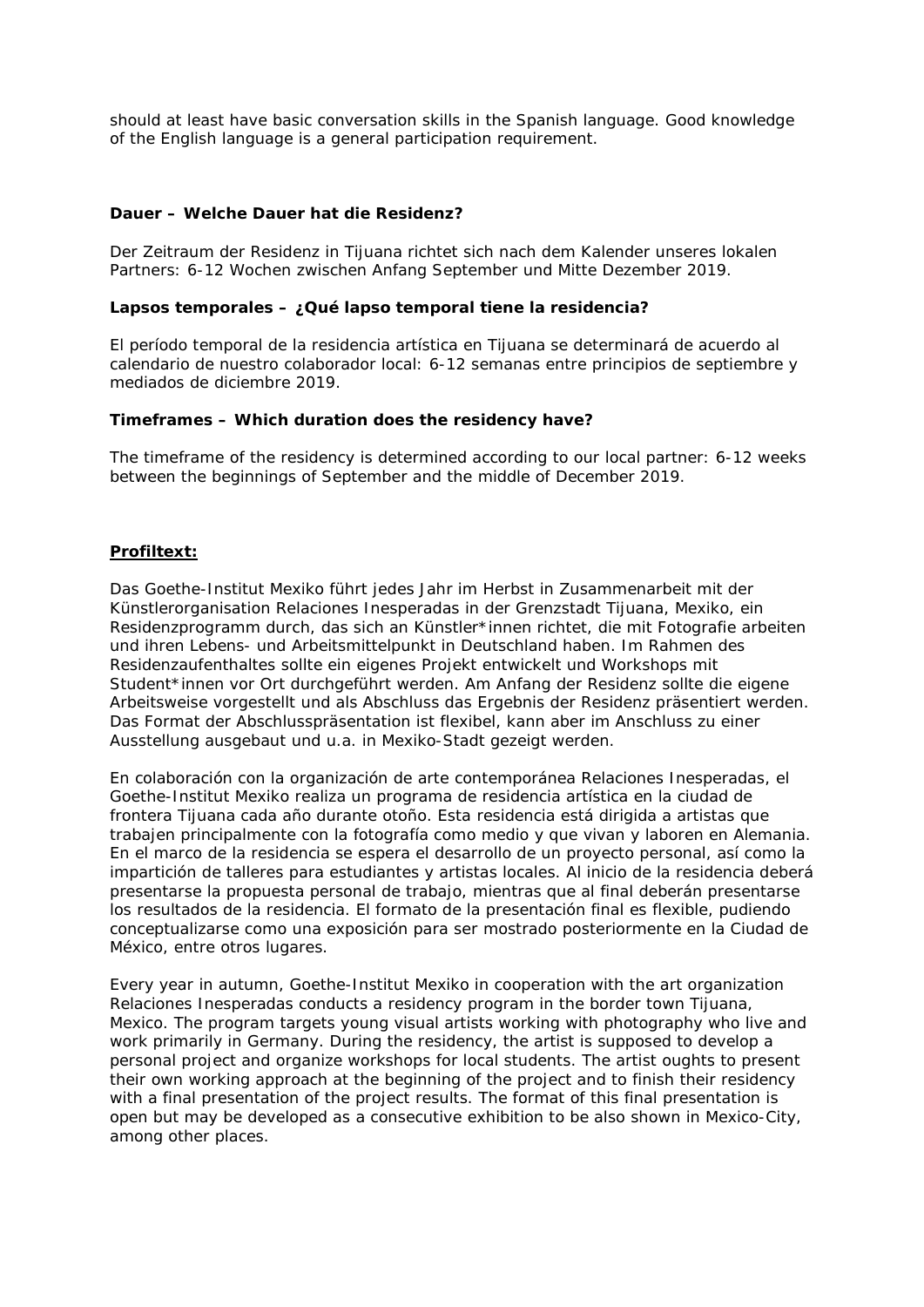## **Links:**

Relaciones Inesperadas: <https://relacionesinesperadas.wordpress.com/> <https://de-de.facebook.com/RelacionesInesperadas/>

"La Border Curios" von Laura Fiorio, Residenz 2017: <https://www.goethe.de/ins/mx/de/kul/sup/lbc.html>

Zur Seite vom GI MEX: [https://www.goethe.de/ins/mx/de/kul/sup/tj8.](https://www.goethe.de/ins/mx/de/kul/sup/tj8.html)html

#### **Enlaces:**

Relaciones Inesperadas: <https://relacionesinesperadas.wordpress.com/> <https://de-de.facebook.com/RelacionesInesperadas/>

"La Border Curios" de Laura Fiorio, Residencia 2017: <https://www.goethe.de/ins/mx/de/kul/sup/lbc.html>

La página web del Goethe-Institut Mexiko: <https://www.goethe.de/ins/mx/de/kul/sup/tj8.html>

#### **Links:**

Relaciones Inesperadas: <https://relacionesinesperadas.wordpress.com/> <https://de-de.facebook.com/RelacionesInesperadas/>

"La Border Curios" by Laura Fiorio, Residency 2017: <https://www.goethe.de/ins/mx/de/kul/sup/lbc.html>

Website of Goethe-Institut Mexiko: <https://www.goethe.de/ins/mx/de/kul/sup/tj8.html>

## **Kontakt:**

Sybille Ellermann Koordination Kulturprogramme (Musik und Ausstellungen) Tel.: +52 55 5207 0487 Fax: +52 55 5207 5194 [Sybille.Ellermann@goethe.de](mailto:Sybille.Ellermann@goethe.de)

#### **Contacto:**

Sybille Ellermann Coordinación Cultural (música y artes visuales) Tel.: +52 55 5207 0487 Fax: +52 55 5207 5194 [Sybille.Ellermann@goethe.de](mailto:Sybille.Ellermann@goethe.de)

#### **Contact:**

Sybille Ellermann Cultural program coordination (music and exhibitions)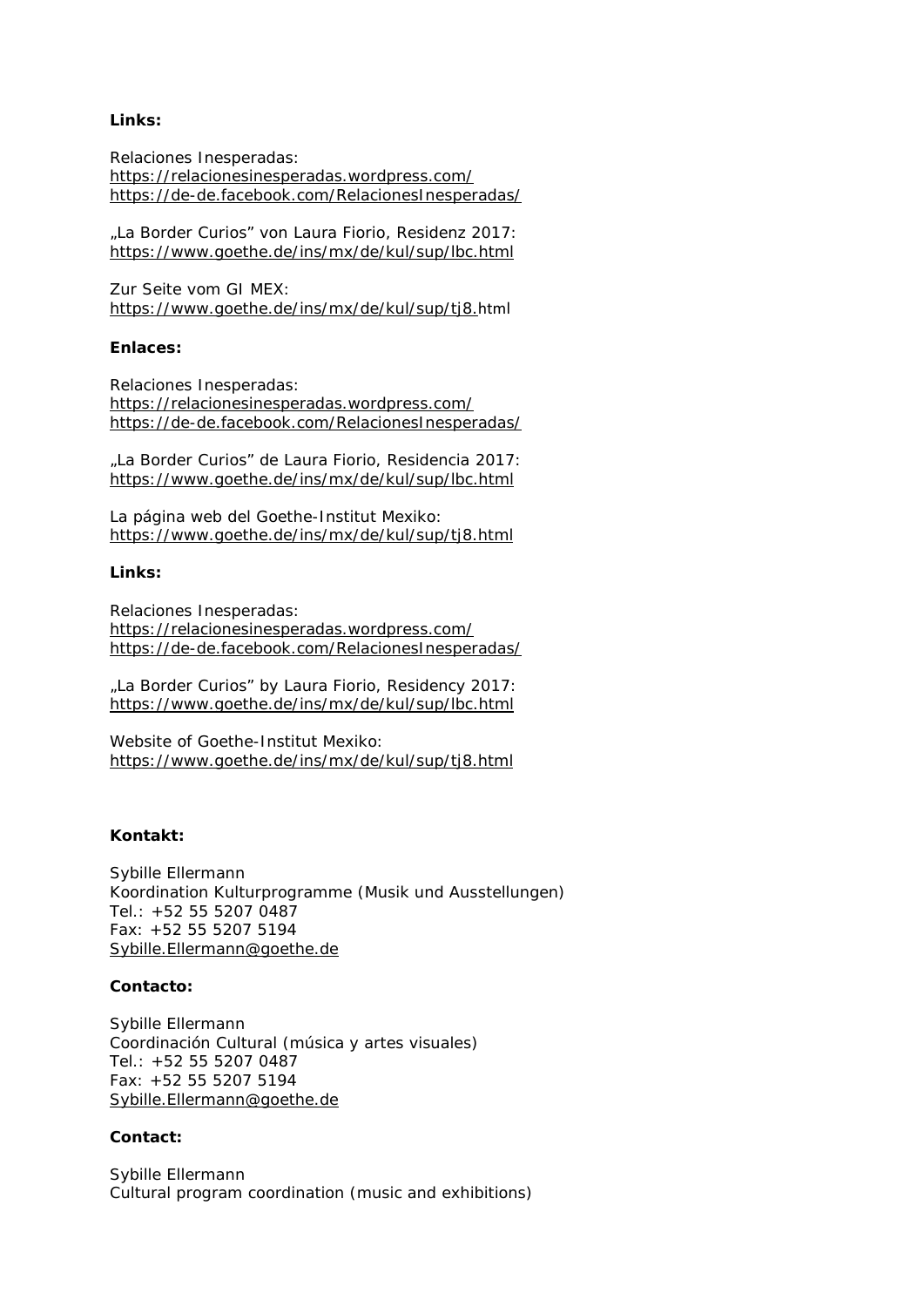Tel.: +52 55 5207 0487 Fax: +52 55 5207 5194 [Sybille.Ellermann@goethe.de](mailto:Sybille.Ellermann@goethe.de)

## **Bewerbung**

Bewerbungen sind ausschließlich per E-Mail möglich. Aufgrund des Juryverfahrens sind die Bewerbungen in englischer oder spanischer Sprache zu erstellen. Bitte senden Sie Ihre Bewerbungsunterlagen innerhalb des Bewerbungszeitraums als PDF Datei (max. 5MB) an:

#### [Sybille.Ellermann@goethe.de](mailto:Sybille.Ellermann@goethe.de)

Es werden nur vollständige Bewerbungen bearbeitet.

## **Solicitud**

Las solicitudes sólo podrán enviarse por correo electrónico. Debido a las condiciones del jurado, las solicitudes deberán escribirse en inglés o en español. Favor de enviar sus solicitudes hasta la fecha límite como archivo PDF (máximo 5MB) a:

#### [Sybille.Ellermann@goethe.de](mailto:Sybille.Ellermann@goethe.de)

Sólo se revisarán solicitudes completas.

## **Application**

Application documents are only to be submitted via E-Mail and, due to the jury process, have to be written in English or Spanish. Please send your application documents within the application period as a PDF-file (max 5MB) to:

#### [Sybille.Ellermann@goethe.de](mailto:Sybille.Ellermann@goethe.de)

Only completed applications will be considered.

#### **Bewerbungsunterlagen**

- Lebenslauf: Mit vollständigen Kontaktdaten, Angaben zu Ausbildung und Überblick über die bisherige künstlerische Laufbahn.
- Motivationsschreiben: Bitte beschreiben Sie auf maximal 2 Seiten Ihre Motivation für die Teilnahme am Residenzprogramm in Tijuana.
- Projektvorhaben: Bitte erläutern Sie Ihr Projektvorhaben und wie Sie dieses in Tijuana umzusetzen gedenken.
- Portfolio: Sammlung von mindestens 10, maximal 15 Bildern (mit Titel und Jahr, ggfs. mit kurzer Erläuterung), die einen Einblick in die künstlerische Entwicklung und Arbeitsweise geben.

# **Documentos necesarios**

- CV: con datos completos de contacto, detalles de formación académica y resumen de la trayectoria artística.
- Carta de motivación: favor de describir su motivación para una residencia artística en Tijuana en un máximo de 2 páginas.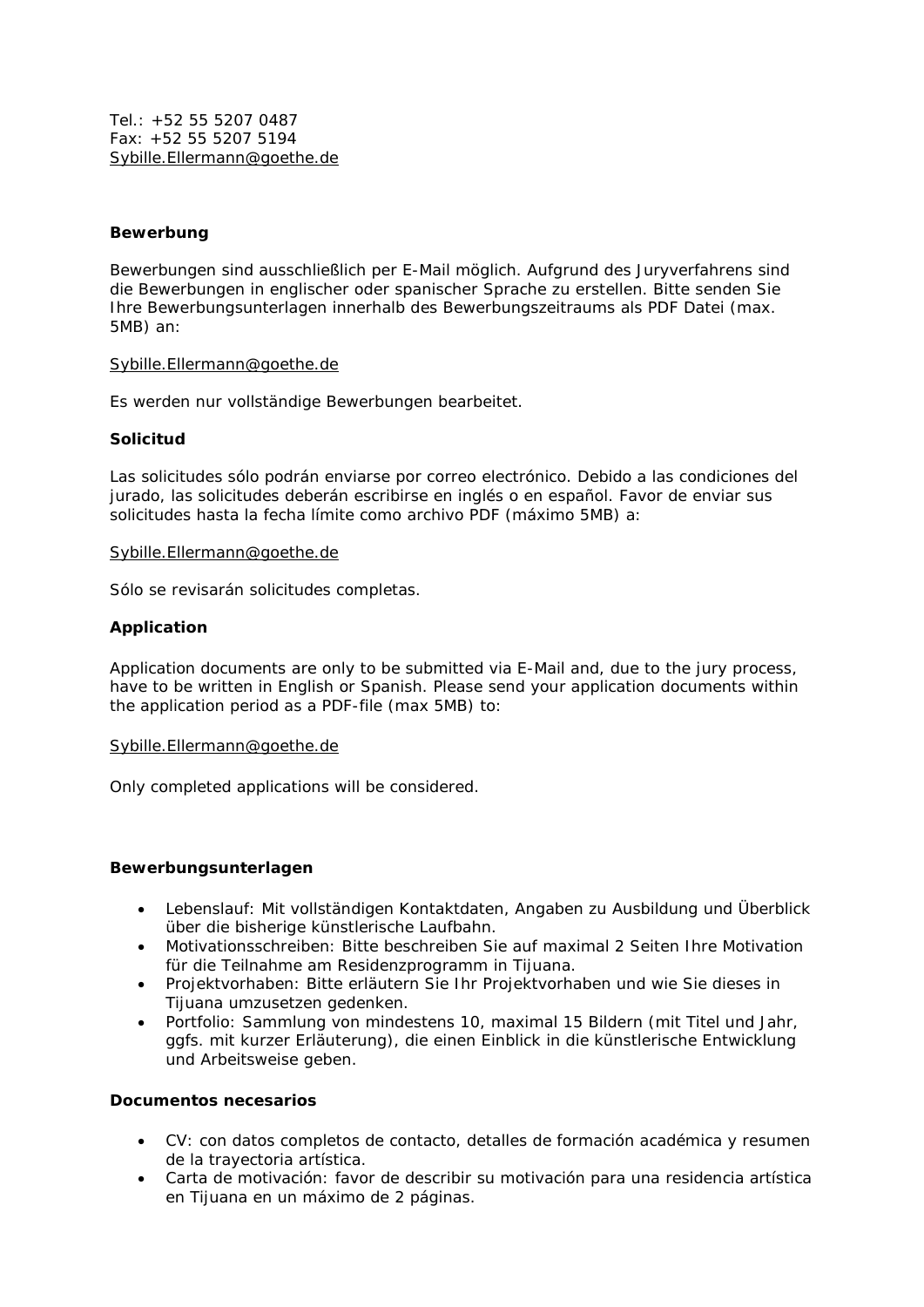- Descripción de proyecto: favor de detallar su propuesta artística y cómo planea realizarla en Tijuana.
- Carpeta: colección de mínimo 10, máximo 15 imágenes que den una idea de su metodología y desarrollo artístico (con título, año y, en dado caso, descripción corta).

## **Application documents**

- CV: with complete contact details and information about educational background, as well as a summary of artistic career and exhibitions.
- Letter of motivation: Please describe your motivation to participate in the residency program in Tijuana (not to exceed 2 pages).
- Project proposal: Please explain your project proposal, as well as how you plan on implementing it in Tijuana.
- Portfolio: collection of a minimum of 10 and a maximum of 15 images (with title, year and optionally with a short description), to give an insight into your artistic development and methodology.

## **Auswahlverfahren**

Die Auswahl erfolgt in Absprache zwischen dem Goethe-Institut Mexiko und *Relaciones Inesperadas*. Die Entscheidung der Jury ist endgültig und nicht anfechtbar. Ein Rechtsanspruch auf die Vergabe eines Stipendiums besteht nicht. Die Entscheidung wird den Bewerber\*innen schriftlich mitgeteilt, jedoch nicht begründet.

## **Proceso de Selección**

La selección se hará en un acuerdo entre el Goethe-Institut Mexiko y *Relaciones Inesperadas*. La decisión del jurado es definitiva y no podrá ser sujeta a cambios. No existen derechos legales a la obtención de una beca. La decisión será transmitida por escrito y sin justificación a los solicitantes.

## **Selection procedure**

The selection will be made in agreement between the Goethe-Institut Mexiko and *Relaciones Inesperadas*. The decision of the jury is final and cannot be appealed. There is no legal entitlement to financial support. The applicant shall be informed of the decision in written form without any further explanation.

## **Leistungen des Programms**

- Finanzierung der An- und Abreisekosten (Internationale Flüge, Economy Class)
- Bereitstellung eines eigenen, exklusiven Arbeits- und Wohnbereichs in Tijuana für 6-12 Wochen
- Bereitstellung des sogenannten "RI Space" zur Ausstellung des Projekts, der auf Wunsch auch für die Projektarbeit selbst genutzt werden kann.
- Zuschuss zu den Lebenshaltungskosten
- Vernetzung mit für das Projektvorhaben relevanten Kulturschaffenden und Institutionen über das Netzwerk des Goethe-Instituts und *Relaciones Inesperadas*
- Unterstützung bei der Umsetzung des geplanten Projekts (inklusive Budget zur Produktion der Abschlusspräsentation)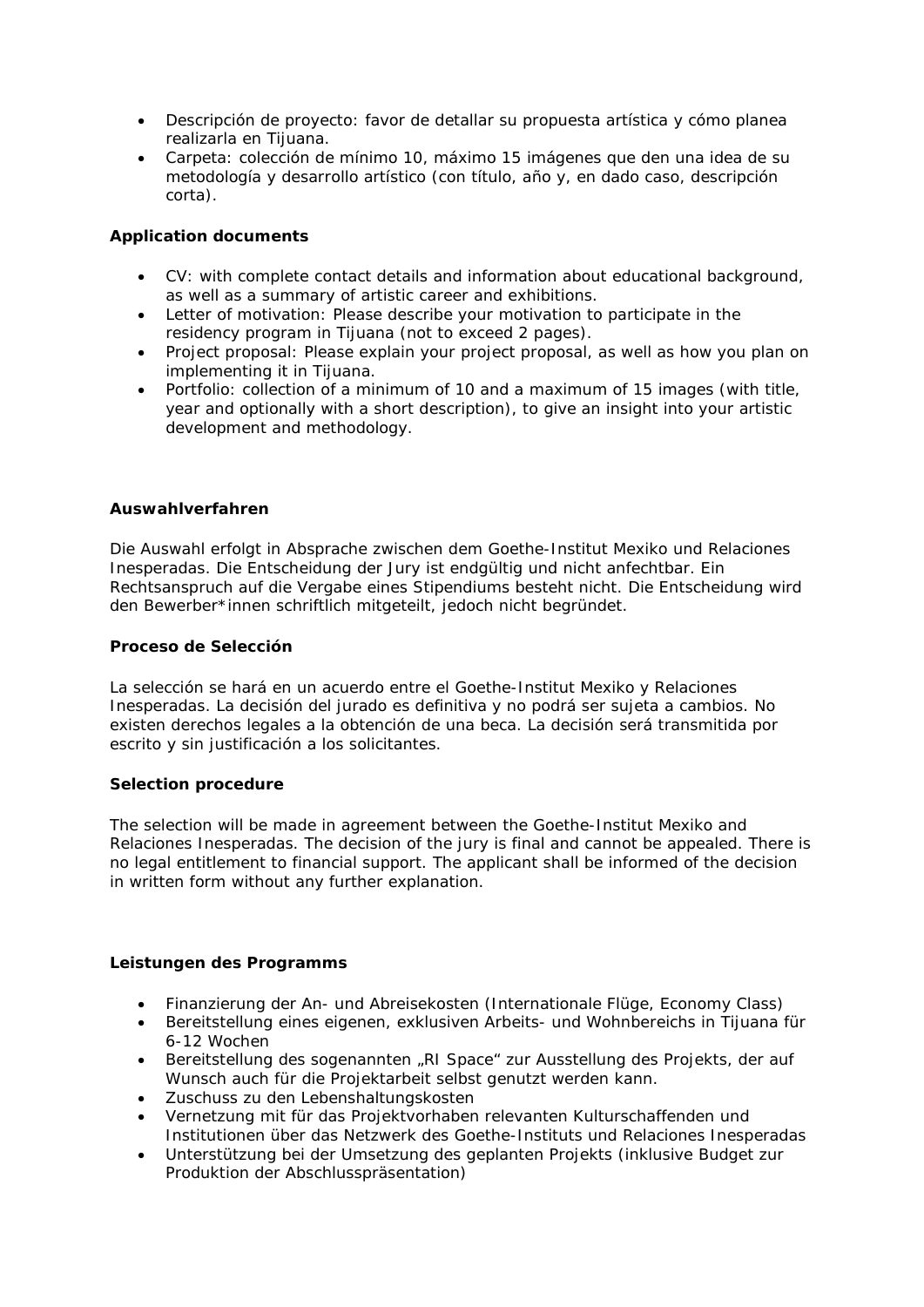• Promotion des Residenzvorhabens und entsprechender Aktivitäten auf den Social Media-Kanälen und der Webseite des Goethe-Instituts Mexiko sowie von *Relaciones Inesperadas*

# **Prestaciones del Programa**

- Financiamiento de gastos de viaje (vuelos internacionales, clase turista)
- Habitación con espacio de trabajo y vivienda proprio en Tijuana durante 6-12 semanas
- Disposición del "RI Space" para la exhibición del proyecto. A petición, el RI Space se puede usar también para trabajar en el proyecto.
- Apoyo para gastos de manutención
- Establecimiento de contactos con operadores del sector cultural e instituciones relevantes para la propuesta, a través de las redes del Goethe-Institut y de *Relaciones Inesperadas*
- Apoyo en la realización del proyecto planeado (incluyendo presupuesto para la producción de la presentación final de los resultados)
- Promoción de la propuesta de la residencia y demás actividades relacionadas vía redes sociales y la página web del Goethe-Institut Mexiko y de *Relaciones Inesperadas*

## **Features of the program**

- Your travel expenses to and from Tijuana will be covered (international flights, Economy Class)
- You will be provided a proper work and living space in Tijuana for 6-12 weeks
- Access to the so called "RI space" for the exhibition of the project. The RI Space can also be used as working space during the residency, if desired by the artist.
- Contribution to living expenses
- Networking with people of the cultural scene and institutions that are relevant to the project via contacts of Goethe-Institut and *Relaciones Inesperadas*
- Support for implementing the project (including budget for the production of the final presentation)
- Promotion of the residency project and related activities on social media and on the websites of Goethe-Institut Mexiko and *Relaciones Inesperadas*

## **Leistungen der Resident\*innen**

- Entwicklung eines eigenen Projekts und Durchführung von Workshops mit Student\*innen vor Ort
- Vorstellung der eigenen Arbeitsweise/ des Vorhabens zu Beginn der Residenz
- Vorstellung der Ergebnisse/ Prozess der Residenz am Ende des Aufenthaltes
- Verbreitung der Residenz-Aktivitäten in eigenen sozialen Netzwerken und auf der eigenen Webseite mit Einbezug von Links und Logos der an der Entwicklung des Residenz-Projekts beteiligten Institutionen

## **Actividades del Artista en Residencia**

- Desarrollo de un proyecto personal e impartición de talleres para estudiantes locales
- Presentación de la metodología personal de trabajo/ de la propuesta artística al inicio de la residencia
- Presentación de los resultados/ del proceso de la residencia al finalizar la estancia